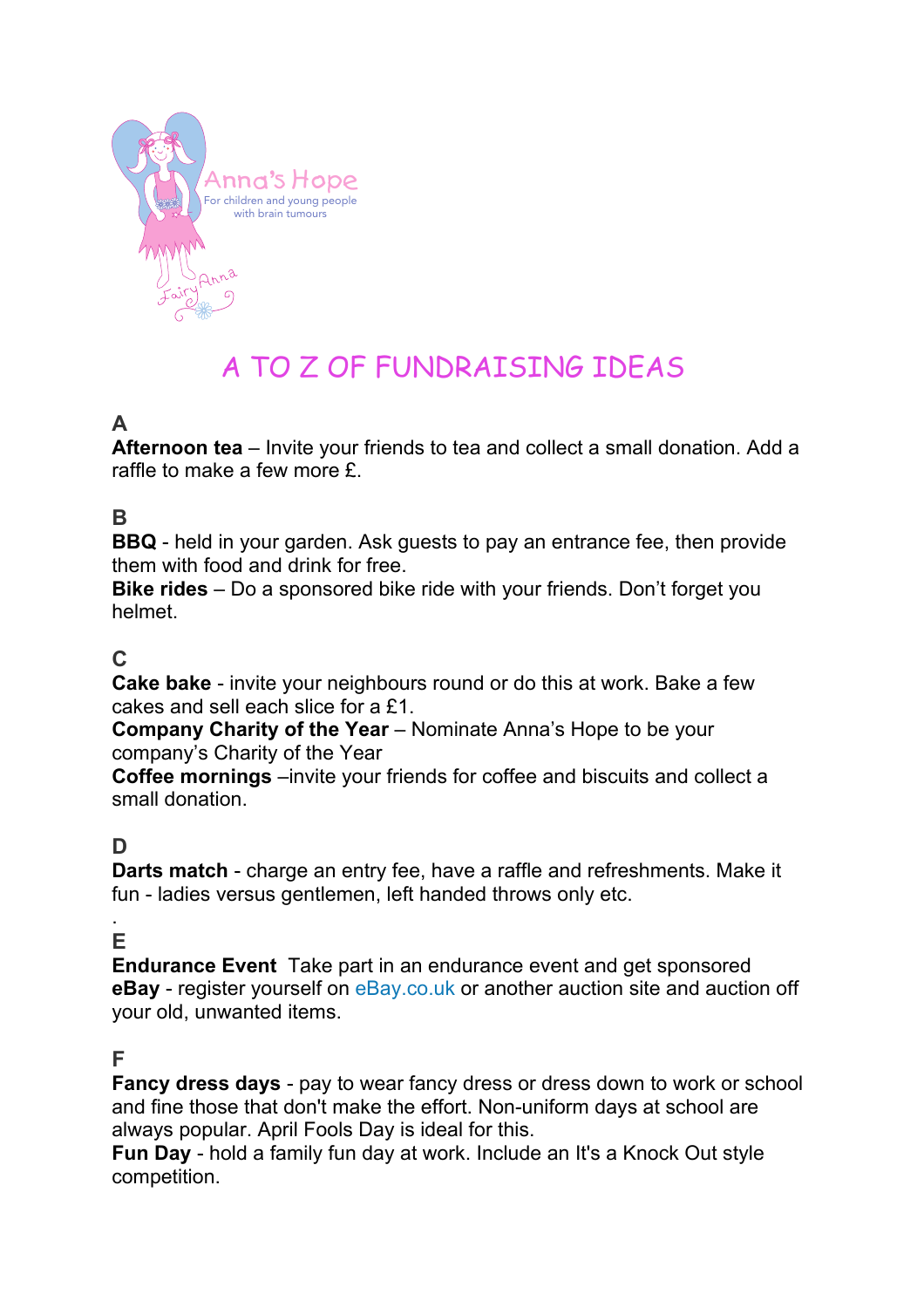# **G**

**Garden party** - or open garden; held in your garden, with stalls, games, refreshments and raffles.

**Golf open days** - get a golf club to sponsor the event for you, invite club members and local businessmen for the tournament.

### **H**

**Halloween party** - hold a fancy dress party at your house or in a local bar. Ask for an entrance fee. Organise a DJ, spooky decorations and nibbles. **Head shave** - Ever thought about doing something outrageous and a little bit silly all in the name of charity? How about shaving your head, or men, waxing those legs.

#### **J**

#### **Jumble sale** .

#### **K**

**Knit** - put your needles together and knit garments to be sold at fetes and Xmas bazaars.

**Knockout darts or snooker tournament** - at your local pub.

#### **L**

**Local races and marathons** - take advantage of any local races that are established in your area. Including the Anna's Hope Fun Run in thePerkins Great Run . Book a place and ask friends for sponsorship.

**Loud tie day** - get your company to sponsor it.

#### **M**

**Matched Giving** - lots of employers will match some or all of the sponsorship you raise. It's a great way to increase your fundraising so check with your manager or HR to see if your company takes part in a matched giving scheme.

#### **N**

**Non uniform day** - for kids at school.

#### **O**

**Open Garden** - ask visitors to donate an entry fee and pay for refreshments or hold a raffle as well.

#### **P**

**Plant sale** - next time you're planting seedlings or taking cuttings why not double the quantity and have a plant sale later in the year?

**Pub games evening** - teams pay to enter for dominoes, skittles, darts, pool,